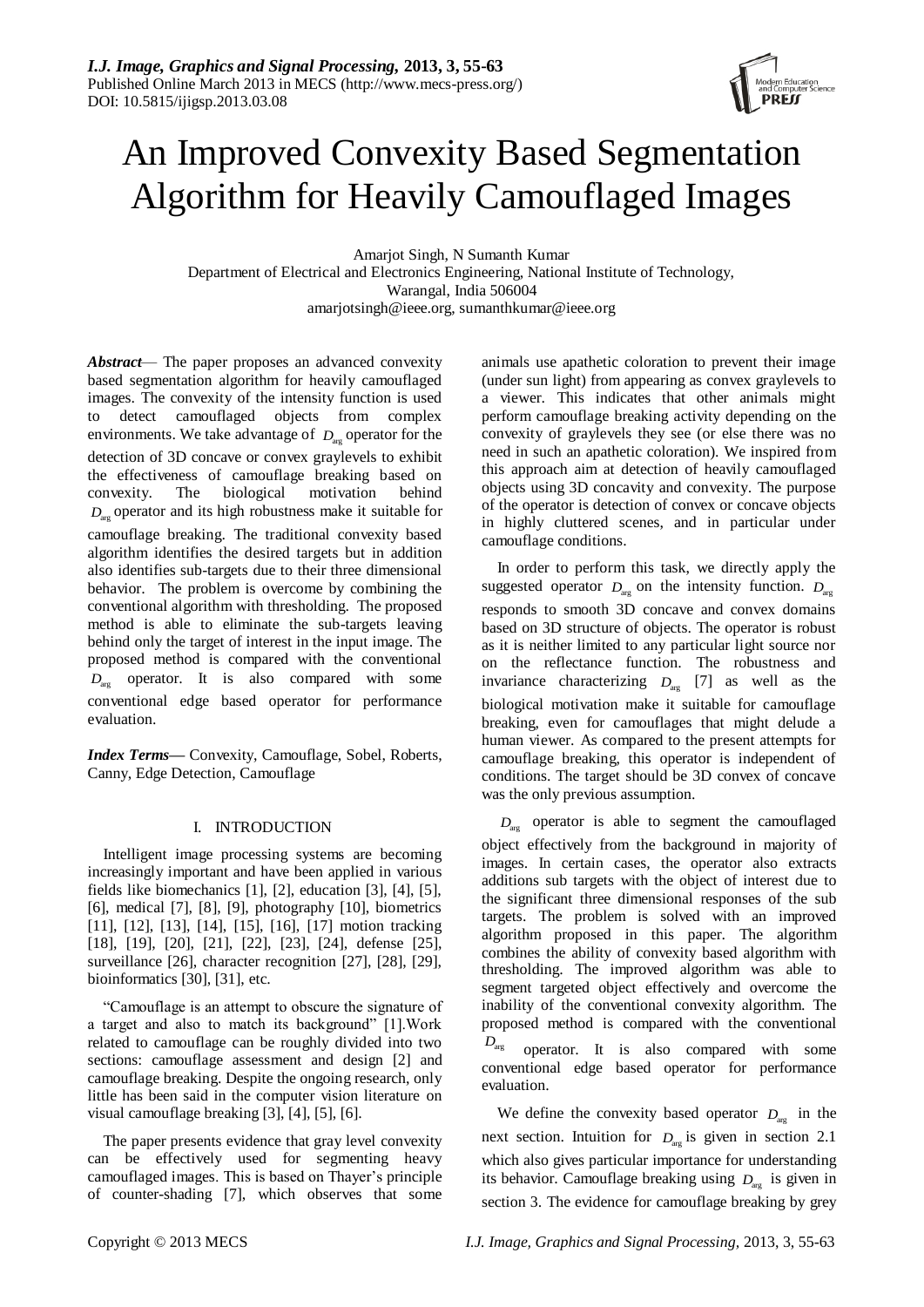level convexity is given in section 3.1. The advanced method is proposed in section 4. The edge operators are presented in section 5 while the experimentation results are elaborated in section 6. Finally, section 7 gives the concluding remarks.

## II. OPERATOR FOR CONVEXITY DETECTION

This section the operator used for detecting the 3D objects with smooth convex and concave domains. Assuming  $I(x, y)$  as the input image, its gradient map in Cartesian representation is

$$
\nabla I(x, y) = \left(\frac{\partial}{\partial y}(I(x, y)), \frac{\partial}{\partial x}(I(x, y))\right).
$$

Let us convert  $\nabla I(x, y)$  into its polar representation. We can define gradient argument by:

We can define gradient argument by:  
\n
$$
\theta(x, y) = \arg(\nabla I(x, y)) = \arctan\left(\frac{\partial}{\partial y}(I(x, y)), \frac{\partial}{\partial x}(I(x, y)))\right)
$$
\n
$$
\begin{cases}\n\text{int of } \frac{\partial}{\partial x}(I(x, y)) = \arctan\left(\frac{\partial}{\partial y}(I(x, y)), \frac{\partial}{\partial x}(I(x, y)))\right) & \text{if } \frac{\partial}{\partial y}(I(x, y)) = 0 \\
\text{for } I(x, y) = \arctan\left(\frac{\partial}{\partial y}(I(x, y)), \frac{\partial}{\partial x}(I(x, y)))\right) & \text{if } \frac{\partial}{\partial y}(I(x, y)) = 0\n\end{cases}
$$

where the two dimensional arc tangent function is:

$$
\arctan(y, x) = \begin{cases} \arctan(\frac{y}{x}) \\ \arctan(\frac{y}{x}) + \pi \\ \arctan(\frac{y}{x}) - \pi \end{cases}
$$
 (12)

and the one dimension  $arctan(r)$  denotes the inverse function of  $\tan(r)$  so that:  $\arctan(r)$  :  $[-\infty, +\infty] \leftrightarrow [-\frac{\pi}{2}, +\frac{\pi}{2}]$ . The idea behind the computation of the convexity of the object, which is denoted as  $Y_{\text{arg}}$  is simple y-derivative of argument map:

$$
Y_{\text{arg}} = \frac{\partial}{\partial y} \theta(x, y) = \frac{\partial}{\partial y} \arctan\left( \left( \frac{\partial}{\partial y} (I(x, y)), \frac{\partial}{\partial x} (I(x, y)) \right) \right) \tag{13}
$$

We obtain isotropic operator by applying  $Y_{\text{arg}}$  operator on each image rotating it each time by 0, 90, 180, 270 and rotating them back to the original positions. The result of operator  $D_{\text{arg}}$  is the sum of the four responses.

# *A. Intuition for Y*arg

Intuition for  $Y_{\text{arg}}$  is divided into three sections as described below.

# *1. What does*  $Y_{\text{arg}}$  detect?

Zero-crossings of the gradient argument is detected by the function  $Y_{\text{arg}}$ . This stems from the last step of the gradient argument calculation: the two-dimensional arctangent function. In the negative part of x-axis, the arctangent function is discontinuous which cause its y-

derivative approach infinity. It implies that when  $Y_{\text{arg}}$ cross the zero axis, it approaches infinite when moving towards the negative x-axis of the arctan function. Zero crossings of the gradient argument is known by infinite limit.

#### *2. Why detect zero crossings of gradient argument?*

Zero crossings of the gradient argument applied on the intensity function  $I(x, y)$  is detected using the function  $Y_{\text{arg}}$ . The existence of zero crossings of the gradient argument enforces a certain range of values on the gradient argument (values which are typical near  $x =$ 0;  $y < 0$ ). Assuming that  $I(x, y)$  as a surface in  $\mathfrak{R}^3$ , then the normal to its surface represents the direction of gradient argument. A range of values of gradient argument implies the certain range of directions which are normal to the intensity surface. This enforces on the intensity surface itself. The structure of intensity surface as either a paraboloidal structure or any strongly monotonically increasing transformation which can be derivable of a paraboloidal structure is characterized in [8]. The local approximation of 3D convex and concave surfaces can be done by paraboloids since they are arbitrarily curved surfaces. (Recall, that our input is discrete, and the continuous functions are only an approximation!). The domains of detected intensity surfaces are exhibited by 3D concave and convex structure. The convexity is three dimensional, because this is the convexity of the intensity surface  $I(x; y) (= 2D)$ surface in R3;), and not convexity of contours  $(= 1D)$ surface in R2. This 3D convexity of the intensity surface is characteristic of intensity surfaces emanating from smooth 3D convex bodies.

#### *3. Intuition summary*

With the infinite response of  $Y_{\text{arg}}$  at negative x-axis (of arctan), zero-crossings of gradient argument is detected. When the intensity surface is 3D convex or concave, zero crossings of arctangent occur. 3D convex intensity surfaces are generally produced by convex smooth 3D objects. Therefore, by detecting the infinite responses in  $Y_{\text{arg}}$  lead to detection of intensity surface domains which

characterize 3D smooth concave and convex subjects.



Fig. 1. Thayer's principle of countershading is explained using ray tracing when applied to cylinder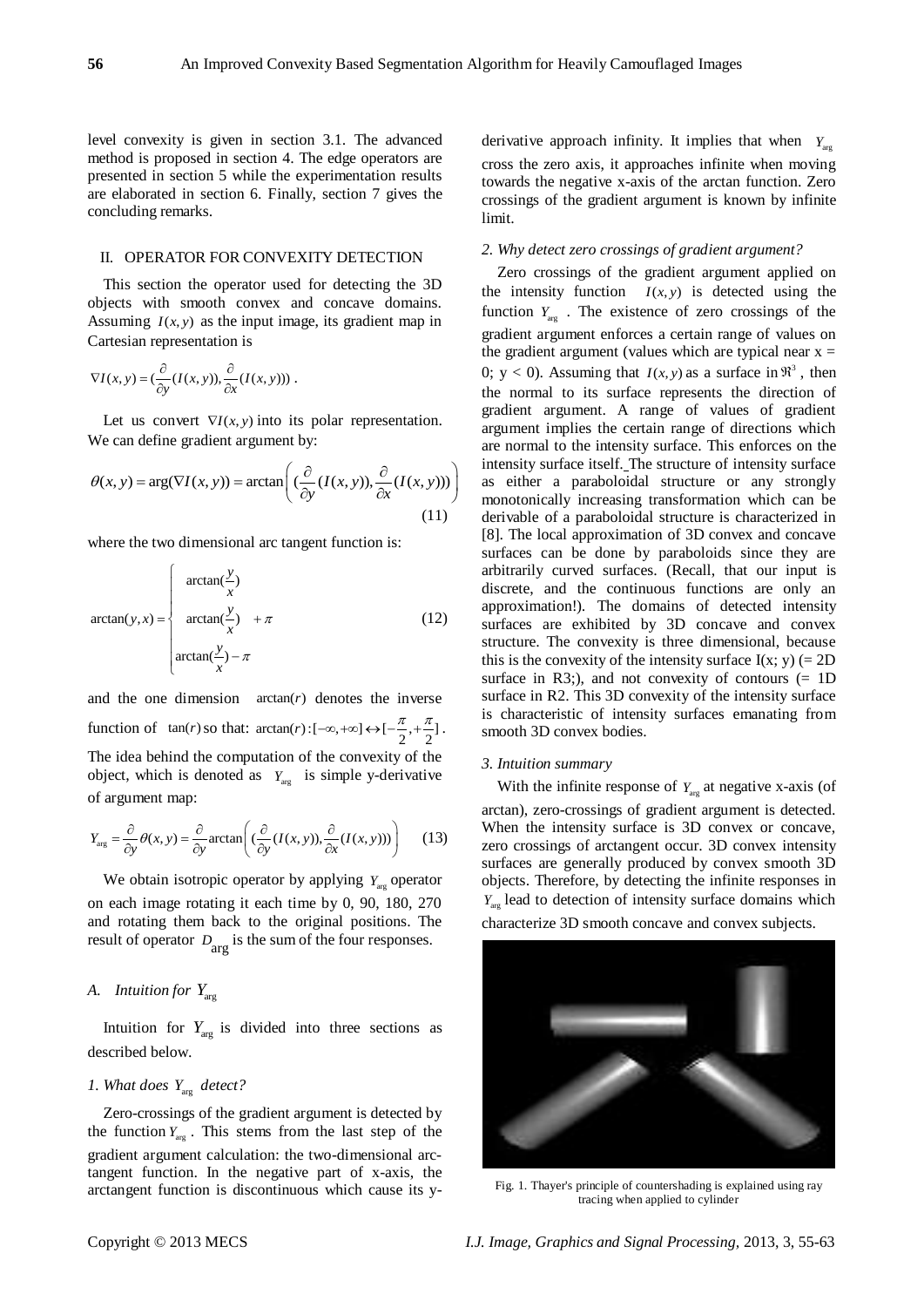

Fig. 2. (a) Flow of chart of standard convexity operator (b) Flow of chart of advanced proposed convexity operator

## III. CAMOUFLAGE BREAKING

Through study on robustness of operator under various conditions like illumination, scale, orientation, texture was performed in [7]. As a result, the smoothness condition of the detected 3D convex objects can be relaxed. In this paper, robustness demands are further increased by introducing very strong camouflage and further comparing the efficiency of the method with some standard edge operators.

#### *A. Biological motivation*

We now exhibit the biological evidence of camouflage breaking using convexity of the intensity function. This matches our idea of camouflage breaking by convexity detection (using  $D_{\text{arg}}$ ). By further evidence, we can show that not only can intensity convexity break camouflage, but also there are animals whose coloring is suited to prevent this specific technique of camouflage breaking. We very well know that a smooth 3D convex object produces a convex intensity function under directional light. Explaining this in biological aspect is that when an animal trunk (subject) is exposed to lighting of sun, the observer can see the shades which are convex intensity function. Thus, these shades can probably reveal the animal, especially in surroundings which break up shadows (e.g. woods) [7]. The biological evidence given above encourages us to

use  $D_{\text{arg}}$  modus operand for camouflage breaking which detects the convexity of intensity function. During thousands of years of evolution, the ability to trace an animal based on these shadow effects which can be dissolved by the coloration of animals. The effect of counter shading coloration was observed first during the earlier century which can be known from Thayer's principle. Portmann [7] describes Thayer's principle: "If we paint a cylinder or sphere in graded tints of gray, the darkest part facing toward the source light, and the lightest away from it, the body's own shade so balances this color scheme that the outlines becomes dissolved. Such graded tints are typical of vertebrates and of many other animals". Thayer's principle of countershading is explained using ray tracing when applied to cylinder's is shown in figure 1. When the animal is under top lighting (sun light), the gradual change of albedo neutralizes the convexity of the intensity function. If no countershading has been used, the intensity function would have been convex, exposing the animal to convexity based detectors (such as arg *D* ). By the effect of countershading,

convexity of intensity function neutralizes, thus disabling convexity based detection. The existence of counter-measures to convexity based detectors implies that there might exist predators who use convexity based detectors similar to  $D_{\text{arg}}$ . The flow chart of the

convexity operator is shown in fig. 2 (a).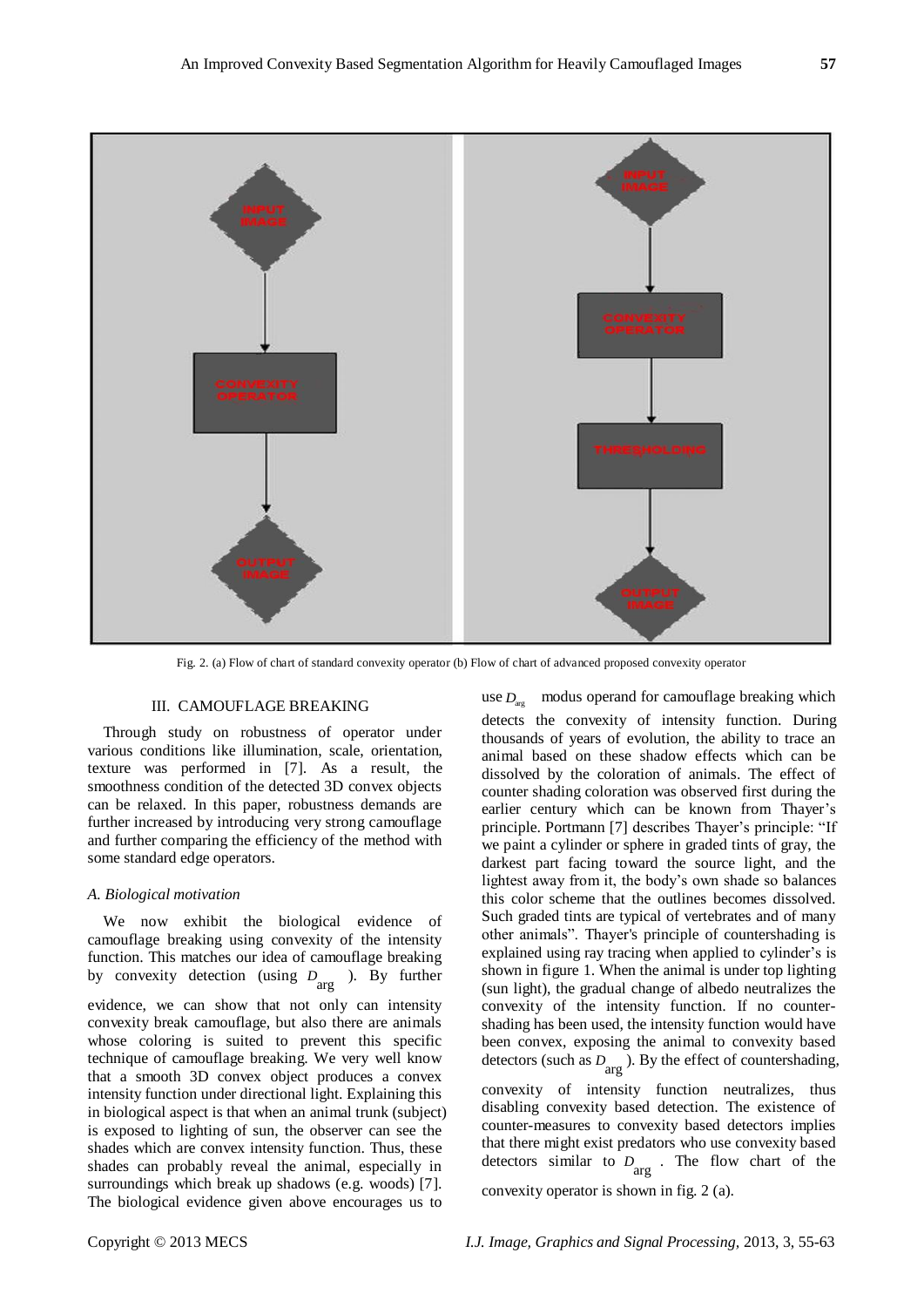## IV. PROPOSED METHOD

The proposed method is a combination of the convexity operator and thresholding resulting into an advanced method capable of spotting the target of interest while eliminating the sub-targets. Once the convexity operator is applied on the image, the operator identifies the object of interest due to its three dimensional property and acknowledges the features points on the object. In addition, the operator also identifies the features points on other sub-targets due to their three dimensionality. In order to eliminate the response on the sub-targets thresholding is applied resulting into only the desired targets. The flow chart of the proposed method is shown in fig. 2 (b).

## V. STANDARD SEGMENTATION ALGORITHMS

A number of effective algorithms have been used in the past for edge detection. The basic aim of any edge detection algorithm is to locate the points in an image where its pixel intensity changes sharply. In general, edges in any image define the corresponding object and hence are helpful in identification of objects in a image or video sequence. Some of the edge detection algorithms are briefly discussed below:

#### *A. Canny edge detector*

The operator uses an initially noise removal methodology on the image under scrutiny followed by edge detection. The different steps involved in this method are:

- **Noise Reduction**: The raw image is convolved with a Gaussian filter which results in a slightly blurred version of the original which is not affected by noise to any significant degree.
- **Finding the intensity gradient of the image**: In the blurred image, horizontal, vertical and diagonal edges are detected by using the algorithm. The edge detection operator returns a value for the first derivative in both horizontal and vertical directions from which the gradient and its direction can be determined.

$$
|P| = \sqrt{(P_x)^2 + (P_y)^2}
$$
 (1)

To the gradient magnitude non-maximal suppression is applied. By this, we get a set of edge points in the form of a binary image.

- **Double Thresholding**: In this method only a certain edge pixels of the image which have not been covered till the end of step 3 are marked. The edge pixels above the high threshold are marked as strong and the ones below the low threshold are suppressed. The edge pixels between the two are marked as weak.
- **Edge Tracking by hysteresis:** Strong edges are included in the final image and weak edges are

included only if they are linked to strong edges. Obviously noise won't result in a strong edge and hence strong edges are considered to be true edges. Weak edges can either be due to true edges or noise variations. The weak edges due to true edges are more likely to be linked to strong edges.

#### *B. Sobel Operator*

It is a differentiation operator which roughly computes the gradient of the function that symbolizes the intensity of an image. The Sobel operator performs a 2-D spatial gradient measurement on an image and underlines regions of high spatial frequency symbolizing the edges. The operator comprises of a pair of 3x3 convolution kernels as shown:

|  |      | 0                | $+1$ |  | $+1$ | $+2$ | $+1$ |
|--|------|------------------|------|--|------|------|------|
|  | $-2$ | $\boldsymbol{0}$ | $+2$ |  | 0    |      |      |
|  |      | 0                | $+1$ |  |      | $-2$ |      |
|  |      |                  |      |  |      |      |      |

Fig 3. Kernals that are convoluted with source image for sobel operator

These kernals are convolved with the source image to find the derivatives in both horizontal and vertical directions. The absolute magnitude of the gradient at each point of the image is given by:

$$
|P| = \sqrt{(P_x)^2 + (P_y)^2}
$$
 (2)

The gradient can be approximated as

$$
|P| = |P_x| + |P_y| \tag{3}
$$

The direction of the gradient is given by

$$
\alpha = \arctan\left(\frac{P_y}{P_x}\right) \tag{4}
$$

The convolution kernals of the Sobel edge detector are larger due to which the input image is smoothed to a larger extent, thus making it less sensitive to noise.

#### *C. Roberts Edge Detector*

The Robert Cross operator performs a 2-D spatial gradient measurement on a source image. It gives us the regions of high spatial frequency corresponding to edges. This operator consists of a pair of 2x2 convolution kernals as shown: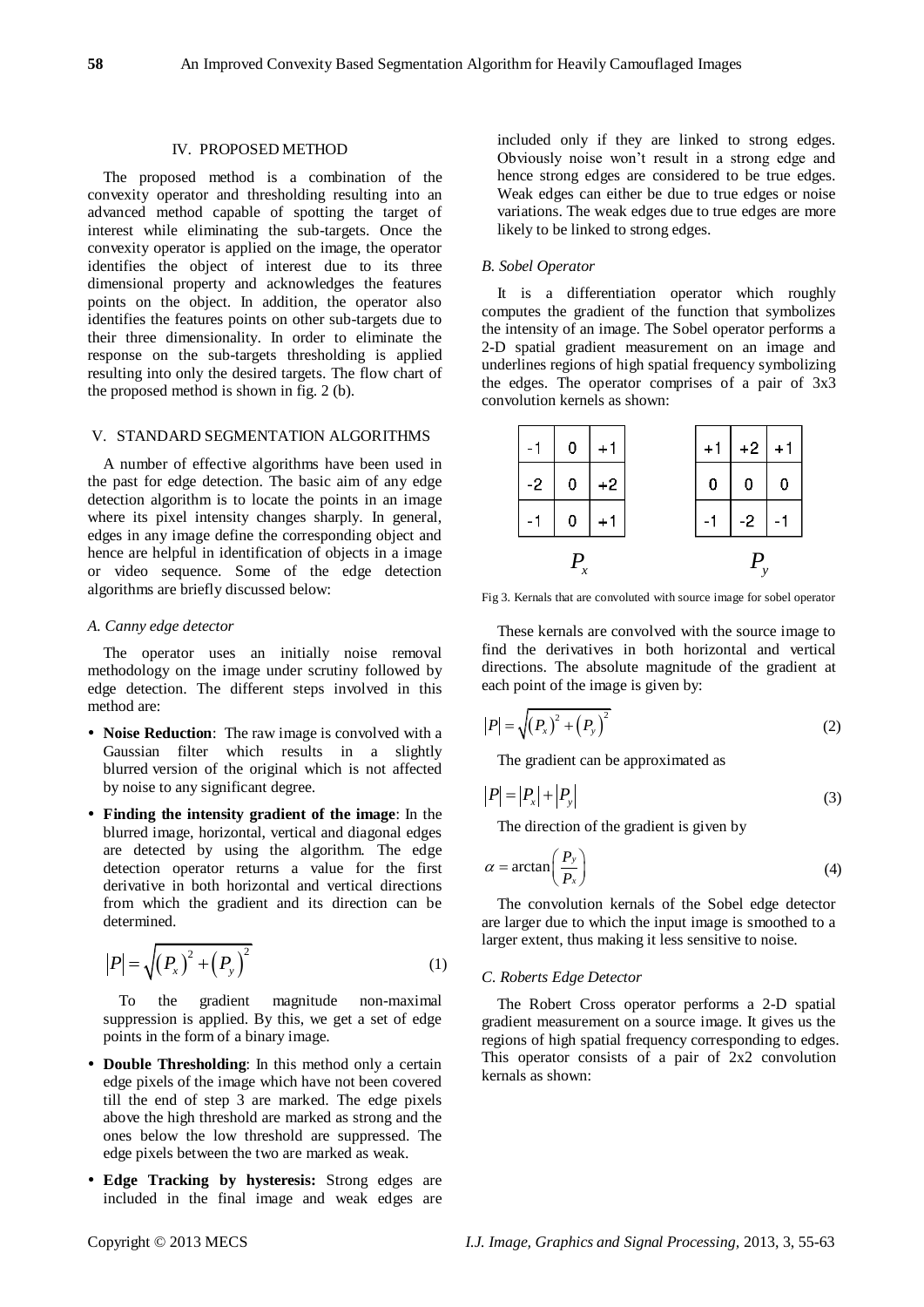

Fig. 4. Kernals that are convoluted with source image for Roberts Edge Detector

The source image is convolved with these two kernals resulting in both horizontal and vertical gradients. The absolute magnitude of gradient at a point is given by:

$$
|P| = \sqrt{(P_x)^2 + (P_y)^2}
$$
 (5)

The gradient can be approximated as:

$$
|P| = |P_x| + |P_y| \tag{6}
$$

The direction of the gradient is given by:

$$
\alpha = \arctan\left(\frac{P_y}{P_x}\right) \tag{7}
$$

The advantage of the Roberts edge detector is that it works quite fast because of its small size. However it is irresistant to noise and also fails in detecting very sharp edges.

## *D. Prewitt Edge Detector*

This edge detector calculates the maximum response for a set of convolution kernels and finds the orientation of edges of each pixel of the image under consideration. In most of the edge detection techniques finding the magnitude of orientation of the edges in x and y directions is tedious. The Prewitt edge detector overcomes this problem by finding the orientation straightforward from the kernel with the maximum

response. The Prewitt edge detector otherwise doesn't differ much from the Sobel operator.

## *E. Laplacian of Gaussian*

This edge detector involves a combination of Gaussian filtering and the Laplacian operator. In this method of edge detection initially the noise in an image is decreased by convoluting that particular image with a Gaussian filter. By this all the noisy points are filtered out or removed from the image. After this step a gradient measurement is done on the image and the edges of the image are identified. This is done by detecting the zero-crossings of the second order difference of the image. The mechanism of working of the laplacian of Gaussian is as follows: The image is first smoothed by convolution with a Gaussian kernel of width  $\sigma$  to filter out all the noise present in the image. The Gaussian kernel in its standard terms is given by

$$
G_{\sigma}(x, y) = \frac{1}{\sqrt{2\pi\sigma^2}} e^{\left[\frac{-(x^2 + y^2)}{2\sigma^2}\right]}
$$
(8)

The laplacian of the image whose intensity values are represented as  $f(x, y)$  is defined as

$$
L(x, y) = \frac{\partial^2 f}{\partial x^2} + \frac{\partial^2 f}{\partial y^2}
$$
 (9)

Since the input image is shown as having discrete pixels, we need to approximate the second derivatives in the equation for laplacian operator. As the convolution operation is associative, the Gaussian filter can be convolved with the laplacian filter and then the hybrid filter can be convolved with the image to get the results. The 2-D LoG function is given by:

$$
LoG(x, y) = \frac{-1}{\pi \sigma^4} \left[ 1 - \frac{x^2 + y^2}{2\sigma^2} \right] e^{-\frac{x^2 + y^2}{2\sigma^2}}
$$
(10)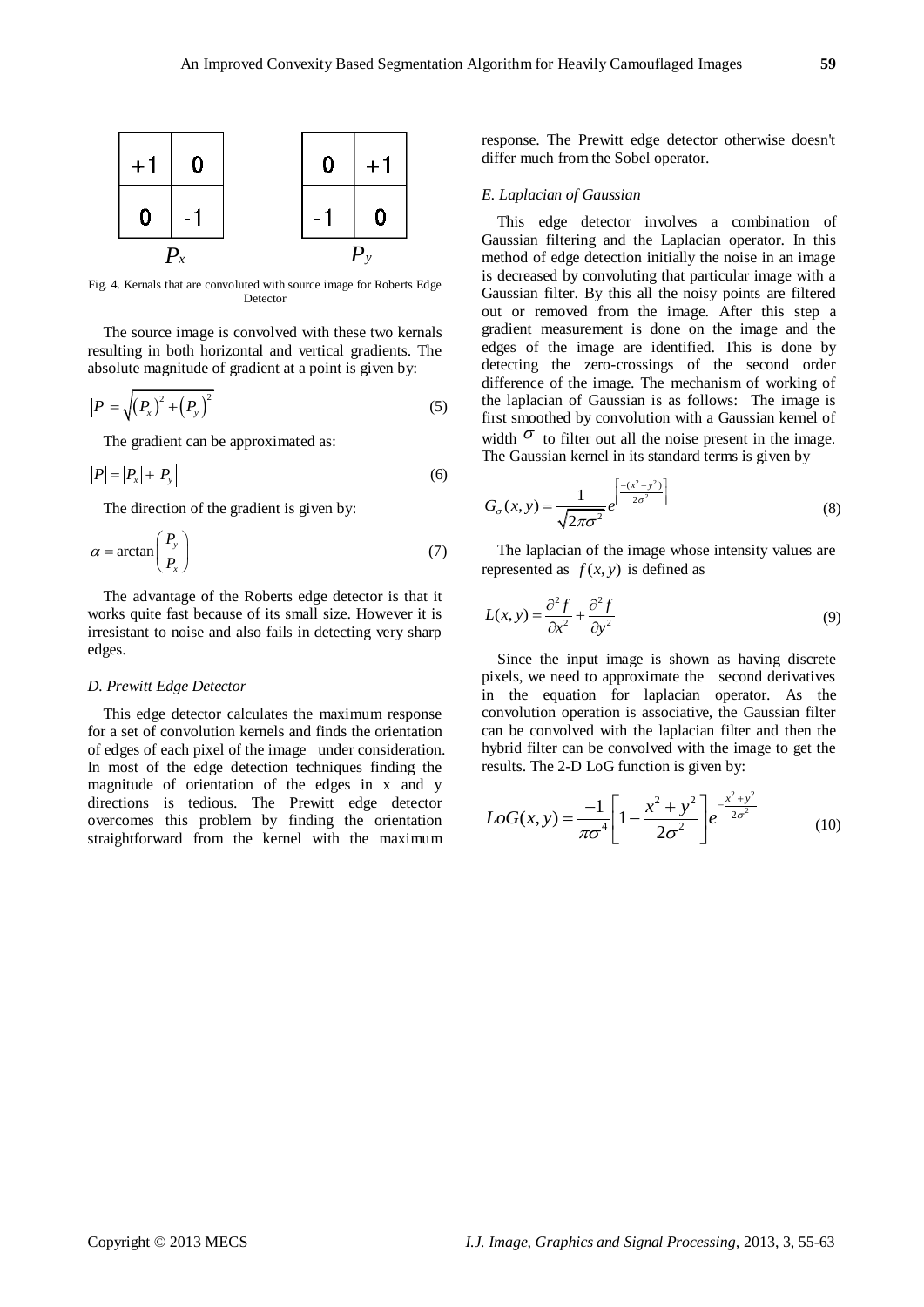

Fig, 5. Images in (a) (b) (c) given as input indicating targets and subtargets



Fig. 6. Output of standard convexity operator applied on input Images indicating targets and subtargets in (a), (b), (c) respectively



Fig. 7. Output of advanced convexity operator applied on input Images indicating only targets in (a), (b), (c) respectively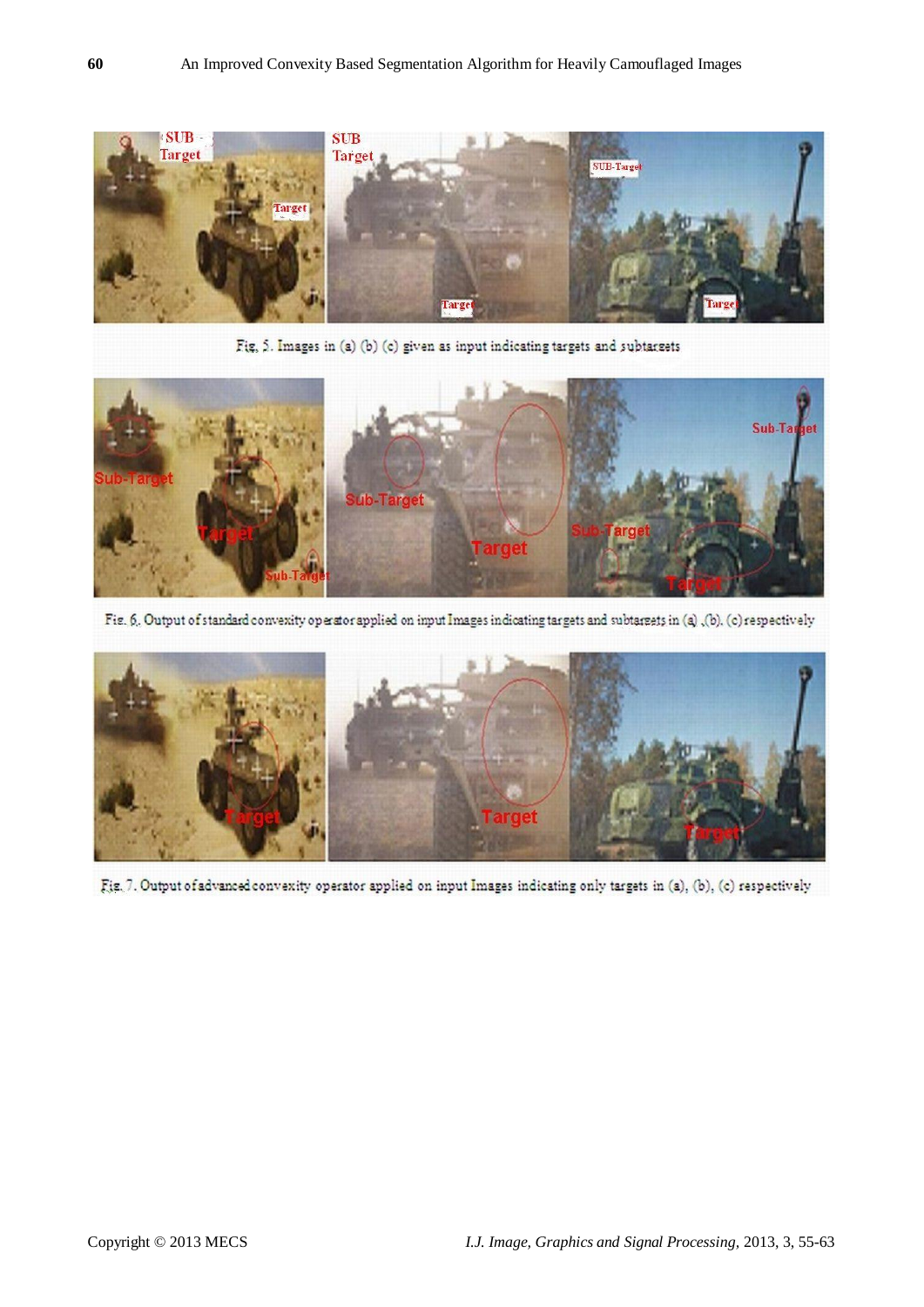

Fig. 8. Comparison of standard convexity operator with the advanced operator (a) Output of standard operator applied on first input image showing target and sub-targets (a1) Output of proposed operator applied on first input image showing target (b) Output of standard operator applied on second input image showing target and sub-targets (b1) Output of proposed operator applied on second input image showing target (c) Output of standard operator applied on third input image showing target and sub-targets (c1) Output of proposed operator applied on third input image showing target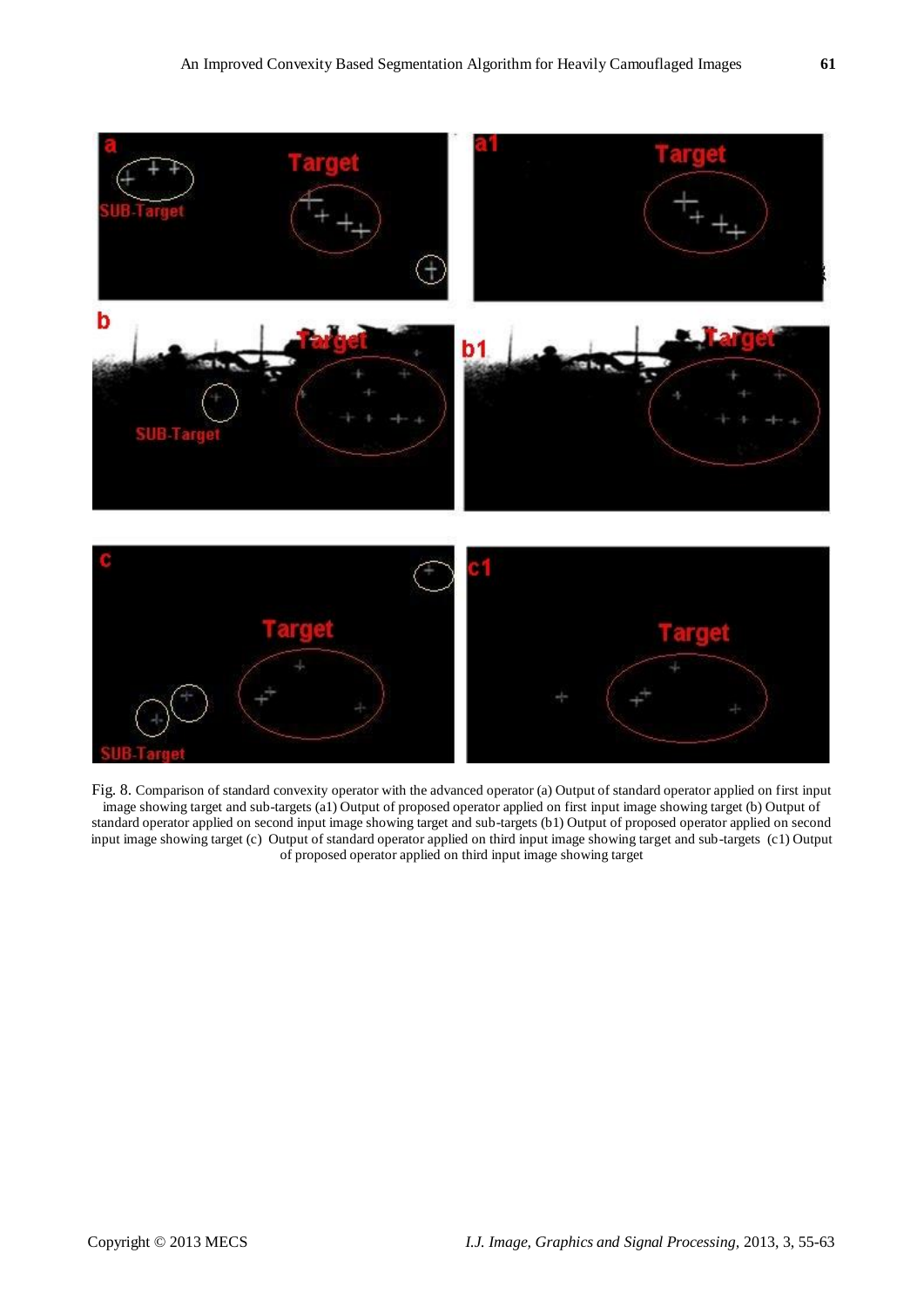

Fig. 9. The output of Sobel applied on the input images is shown in Fig. (a), (a1), (a2) respectively, the output of Canny applied on the input images is shown in Fig. (b), (b1), (b2) respectively, The output of Roberts applied on the input images is shown in Fig. (c), (c1), (c2) respectively, the output of laplacian of Gaussian applied on the input images is shown in Fig.  $(d)$ ,  $(d)$ ,  $(d)$  respectively, the output of Prewitts applied on the input images is shown in Fig.  $(e)$ ,  $(e)$ , (e2) respectively

# VI. EXPERIMENTAL RESULTS

The section explains and elaborates the results obtained for the simulations performed upon the highly camouflaged military images. The section compares the results of the proposed algorithm with the results obtained by applying the standard convexity operator and standard edge operators on the dataset. The experiments were performed on MATLAB 7.10.0.499 version on 2.2GHz processor.

The standard convexity operator is first applied on the images dataset of military camouflage tanks as shown in fig. 5. The target of interest and the sub-targets can be seen in the figure. The operator identifies the tanks in the input image due to the three dimensional response as

shown in fig. 6 (a). The operator is applied on additional two images to prove the effectives on the method as shown in Fig. 6 (b) and Fig. 6 (c).

In addition to the identification of target of interest, the operator also spotted undesired sub-targets in the image which also displaced three dimensional responses. In order to eliminate the undesired response, we used the advanced method proposed in the paper. The result for the advanced method, after application on the input images is shown in fig. 7. It is evident that thresholding eliminates the response from the sub-targets leaving only the targets of interest. Similar results are obtained for application on other two images as shown in fig. 7 (b) and fig. 7 (c).